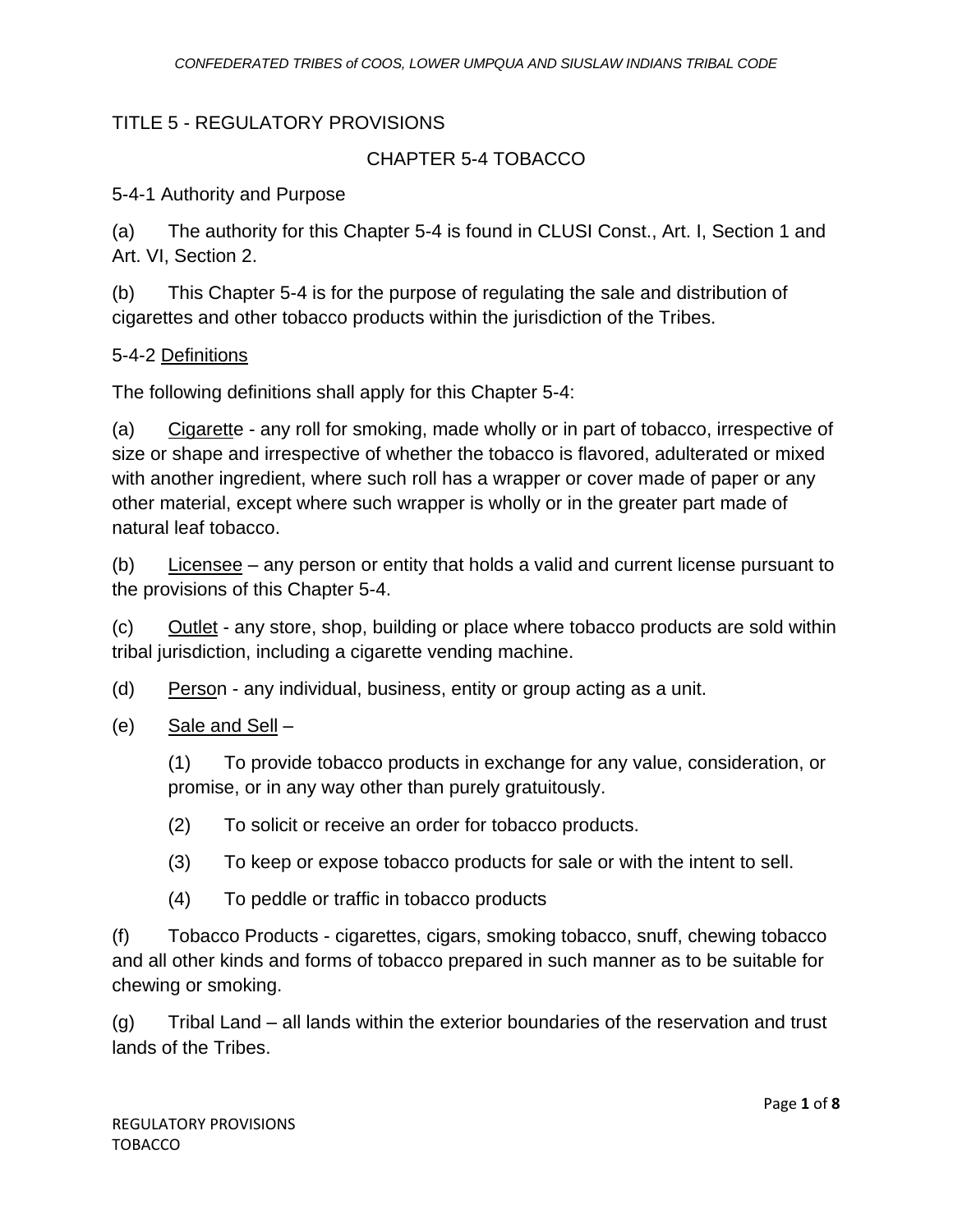### 5-4-3 Requirements for Tobacco Sales License

(a) No person shall engage in selling tobacco products on Tribal Land without a valid and current tobacco sales license issued pursuant to this Chapter 5-4.

(b) All distributions or sales of tobacco products within Tribal Land shall be only by persons licensed by the Tribes.

(c) Licensees shall be subject to the authority and control of the Tribes as provided in this Chapter 5-4.

### 5-4-4 Application for Tobacco Sales License

An application for a tobacco sales license under this Chapter 5-4 must be submitted at least thirty (30) days prior to the requested effective date on a form provided by Tribal Council (available from the office of the Chief Executive Officer). The application must be made by a person who is at least twenty-one (21) years of age and shall be submitted to the office of the Chief Executive Officer with the required license fee. A license will not become effective unless the applicant delivers proof of general liability insurance to the office of the Chief Executive Officer.

#### 5-4-5 Renewal Application for Tobacco Sales License

A Licensee may apply for renewal of a tobacco sales license by filing, not less than thirty (30) days prior to the license expiration date, a renewal application on a form provided by the Tribal Council (available from the office of the Chief Executive Officer). The renewal application shall be submitted to the office of the Chief Executive Officer with the required license fee. A license renewal will not become effective unless the applicant delivered proof of general liability insurance to the office of the Chief Executive Officer.

#### 5-4-6 Processing of a License Application or Renewal

The Chief Executive Officer shall forward to the Tribal Council for consideration any complete application or renewal application submitted with the required fee. Tribal Council action on a license application or renewal must be taken at a regular or special meeting. The Tribal Council may deny an application for or renewal of a license if it determines that sale of tobacco products is not appropriate at that location, for reasons including, but not limited to the following:

(a) The proposed location for the tobacco outlet does not comply with all applicable building codes and zoning codes; or

(b) There is not adequate demand for a tobacco outlet at the proposed location.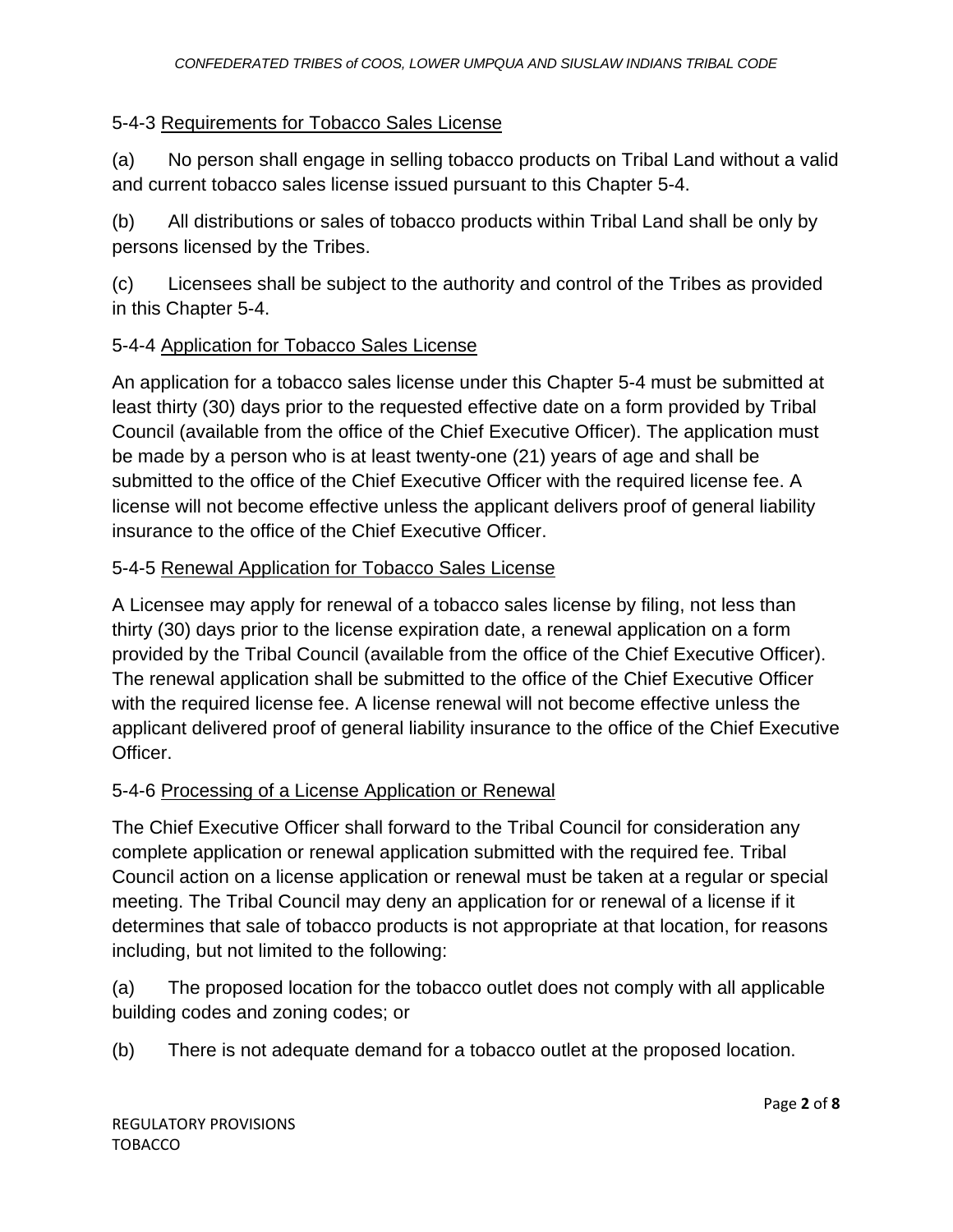## 5-4-7 Conditions on a Tobacco Sales License

(a) The following conditions apply to all tobacco sales licenses:

(1) Except as provided in CLUSTIC 5-4-7(d), a tobacco sales license shall be valid for a period of one (1) year from the date of its issuance and shall expire automatically without notice.

- (2) No tobacco sales license shall be transferrable.
- (3) The Licensee must maintain compliance with this Chapter 5-4.

(b) Tribal Council may impose any conditions that it deems necessary to safeguard and promote the safety, health and general welfare of members of the Tribes.

(c) Unless otherwise specified, a renewed license will be subject to the same conditions as an original license and any additional conditions the Tribal Council deems appropriate.

(d) A tobacco sales license issued to a business establishment on Tribal Land operated by the Tribes, including without limitation Three Rivers Casino & Hotel and Ocean Dunes Golf Course, shall be valid until revoked or suspended pursuant to CLUSITC 5-4-9 or surrendered by the Licensee. A business establishment on Tribal Land operated by the Tribes remains subject to all other applicable provisions of this Chapter 5-4, including all provisions applicable to a Licensee.

# 5-4-8 Appeal of a Licensing Application Decision

(a) Should an applicant or Licensee disagree with a Tribal Council decision on an application for or renewal of a tobacco sales license, the applicant or licensee may request a hearing before the Tribal Council by submitting a written request for a hearing to the office of the Chief Executive Officer not later than seven (7) days after receipt of the Tribal Council's decision. If an applicant or Licensee so submits a timely request, the Tribal Council shall provide reasonable notice to the applicant of a hearing date, time and location, as well as the procedures to be followed at the hearing.

(b) Following such hearing, the Tribal Council shall affirm, modify or reverse their initial licensing decision.

(c) Any denial of a tobacco sales license or renewal of a tobacco sales license is final. There is no further right of appeal.

# 5-4-9 Revocation or Suspension of License

(a) Failure of a Licensee to abide by any provision of this Chapter 5-4 and any conditions set forth herein or imposed by Tribal Council may result in revocation or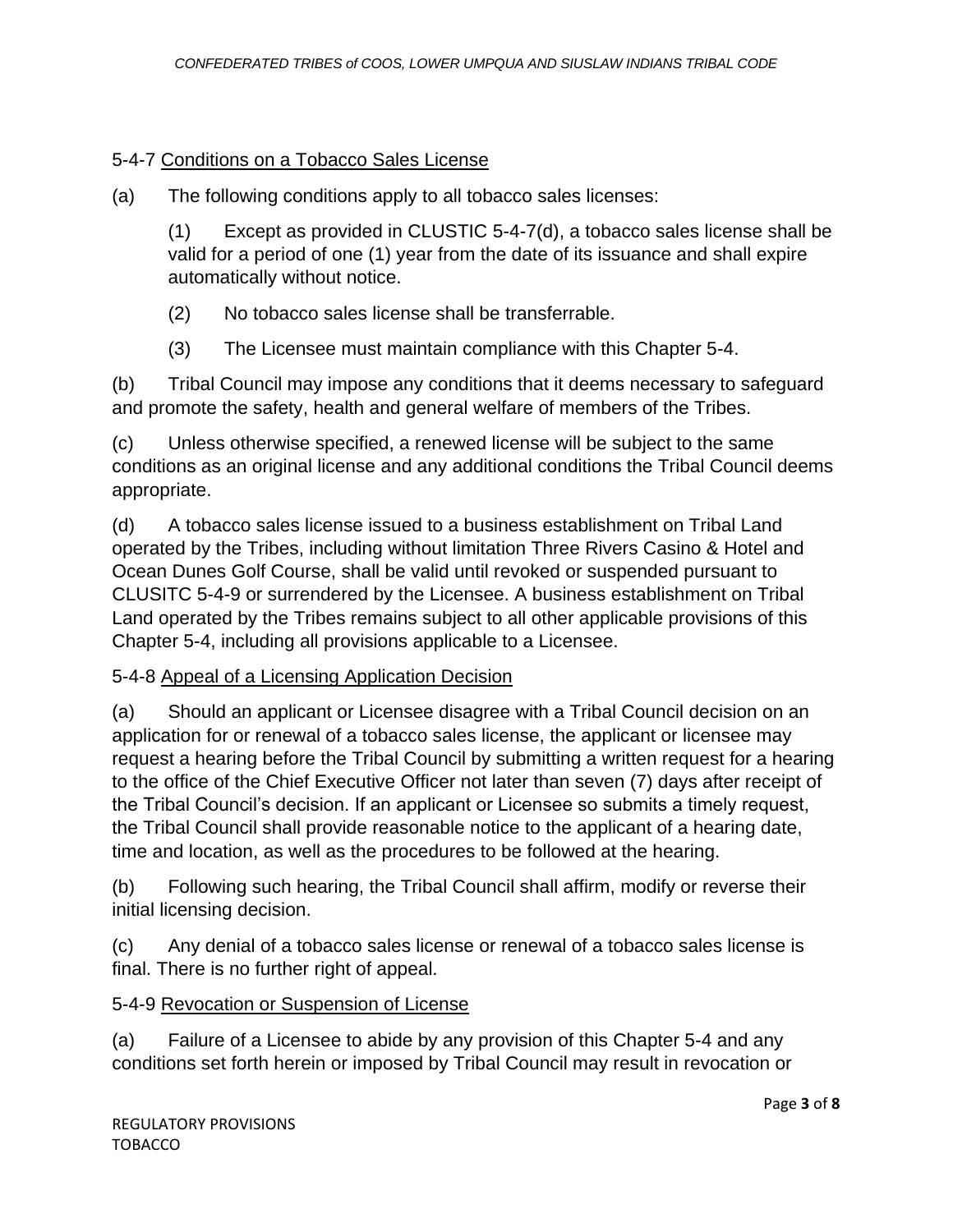suspension of the Licensee's tobacco sales license by the Tribal Council, as well as the assessment of civil penalties in accordance with CLUSITC 5-4-10.

(b) Prior to suspension or revocation of a tobacco sales license, the Licensee shall have the right to a hearing before the Tribal Council. The Tribal Council shall provide reasonable notice to the Licensee of the hearing date, time and location, as well as the procedures to be followed. If the Tribal Council decides to revoke or suspend a tobacco sales license, it will issue a decision in writing.

(c) The decision of the Tribal Council on the revocation or suspension of a tobacco sales license is final. There is further no right of appeal.

### 5-4-10 Civil Penalties & Forfeiture

(a) The Tribal Council may assess a penalty against any person who violates this Chapter 5-4, in an amount not to exceed one thousand dollars (\$1,000) for each violation.

(b) Upon the assessment of a penalty, the person against whom the penalty was assessed may request a hearing before the Tribal Council by submitting a written request to the Tribal Council not later than seven (7) days after receipt of assessment. The Tribal Council shall provide reasonable notice to the person against whom the penalty was assessed of the hearing date, time and location, as well as the procedures to be followed.

(c) If the Tribal Council upholds its decision to assess a penalty, the person against whom the penalty was assessed may appeal the decision to the Tribal Court, but only on the grounds that the decision was arbitrary and capricious or a violation of Tribal Constitutional rights. Such appeal must be filed with the Tribal Court in writing within fourteen (14) days following receipt of the Tribal Council's decision. The Tribal Court shall review without jury the decision of the Tribal Council. The person against whom the penalty was assessed has the burden of persuading the Tribal Court that the Tribal Council's decision is arbitrary or capricious or a violation of Tribal Constitutional rights.

(d) In addition to assessing a penalty against any person who violates this Chapter 5-4, the Tribal Council may direct the confiscation of any tobacco products sold or possessed by a person in violation of this Chapter 5-4. Confiscation will be treated the same as the assessment of a civil penalty in this section for appeal purposes. The confiscated tobacco products shall be stored in a secure manner until the completion of any appeal. If the person does not appeal within the time provided, or if forfeiture is upheld by the Tribal Court on appeal, then the Tribal Council may sell the confiscated tobacco for the benefit of the Tribes or may dispose of the tobacco products in any other manner it deems appropriate.

(e) The Tribal Council hereby specifically finds that the penalties under this section are reasonably necessary and are related to the expense of governmental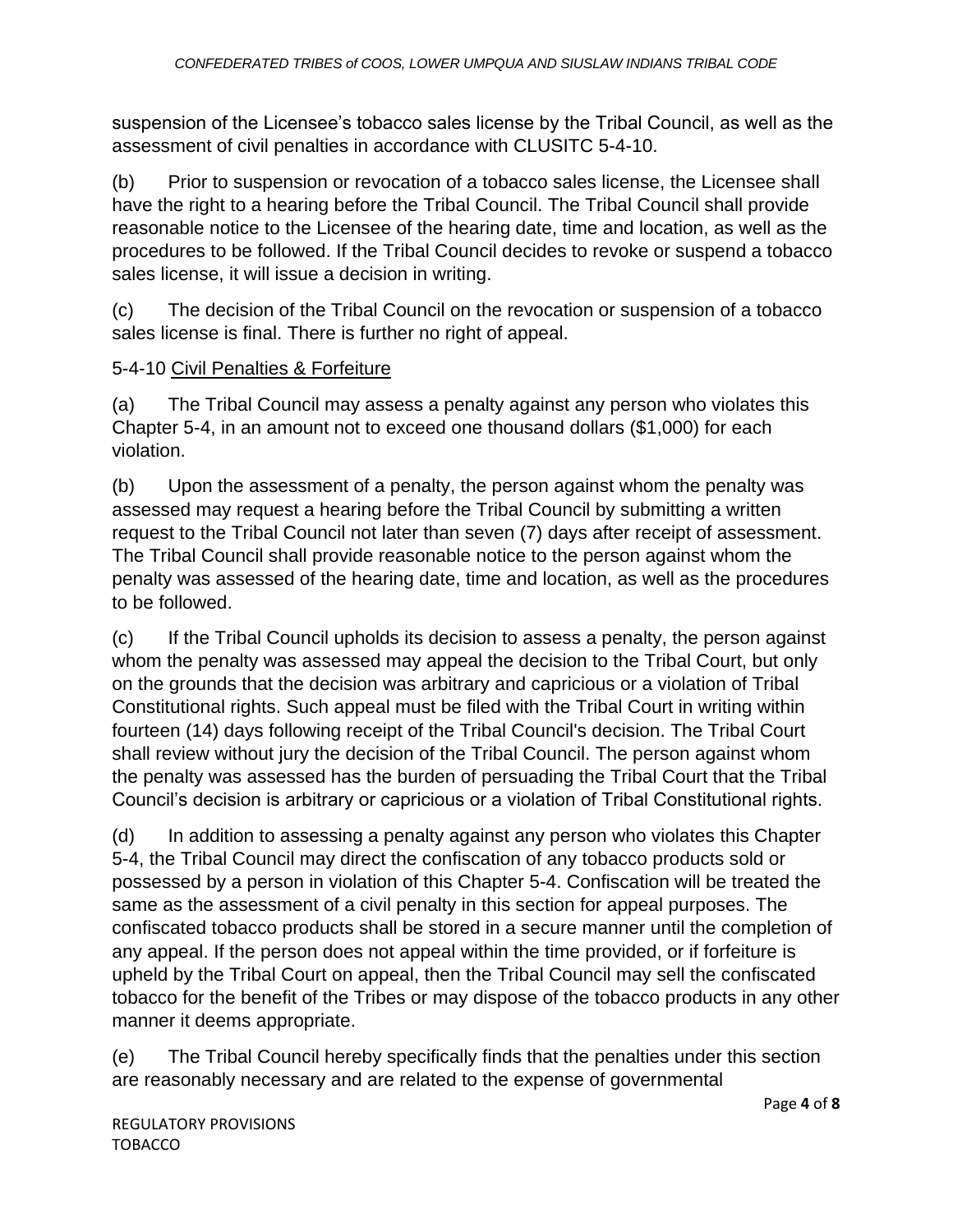administration necessary in maintaining law and order and public safety on Tribal Land. All violations of this Chapter 5-4, whether committed by Tribal members, non-member Indians, or non-Indians, are civil in nature rather than criminal.

### 5-4-11 Revenue Stamp and Tobacco Products Tax Requirement

No cigarette package shall be sold which does not bear a revenue stamp of the State of Oregon. If the Tribes enacts a tribal cigarette tax, no cigarette package shall be sold which does not bear a revenue stamp of the Tribes and the State of Oregon. No other tobacco products may be sold that do not comply with the requirements of the Oregon Tobacco Products Tax Act in chapter 323 of the Oregon Revised Statutes, including compliance with any requirement to maintain documentation of payment of taxes owed under the Oregon Tobacco Products Tax Act.

### 5-4-12 Tribal Sovereign Immunity/Liability

Nothing in this Chapter 5-4 shall be construed to have waived the sovereign immunity of the Tribes, any Tribal entity, department or program, or any Tribal official or employee, except as specifically and explicitly described herein.

#### 5-4-13 Severability

If a court of competent jurisdiction finds any provision of this Chapter 5-4 to be invalid or illegal under applicable Federal or Tribal law, such provision shall be severed from this Chapter 5-4 and the remainder of this Chapter 5-4 shall remain in full force and effect.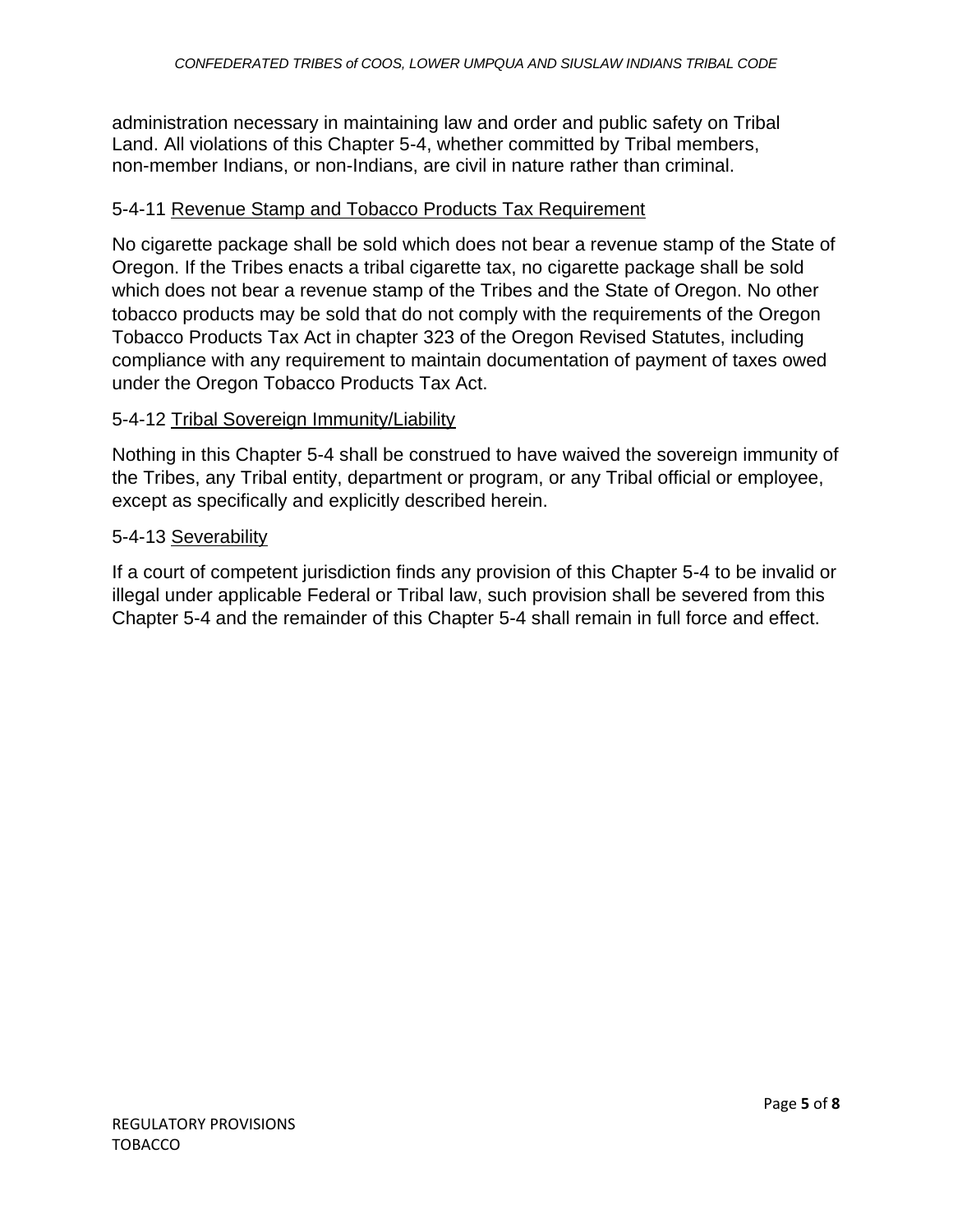APPENDIX A

LEGISLATIVE HISTORY AND EDITORIAL CHANGES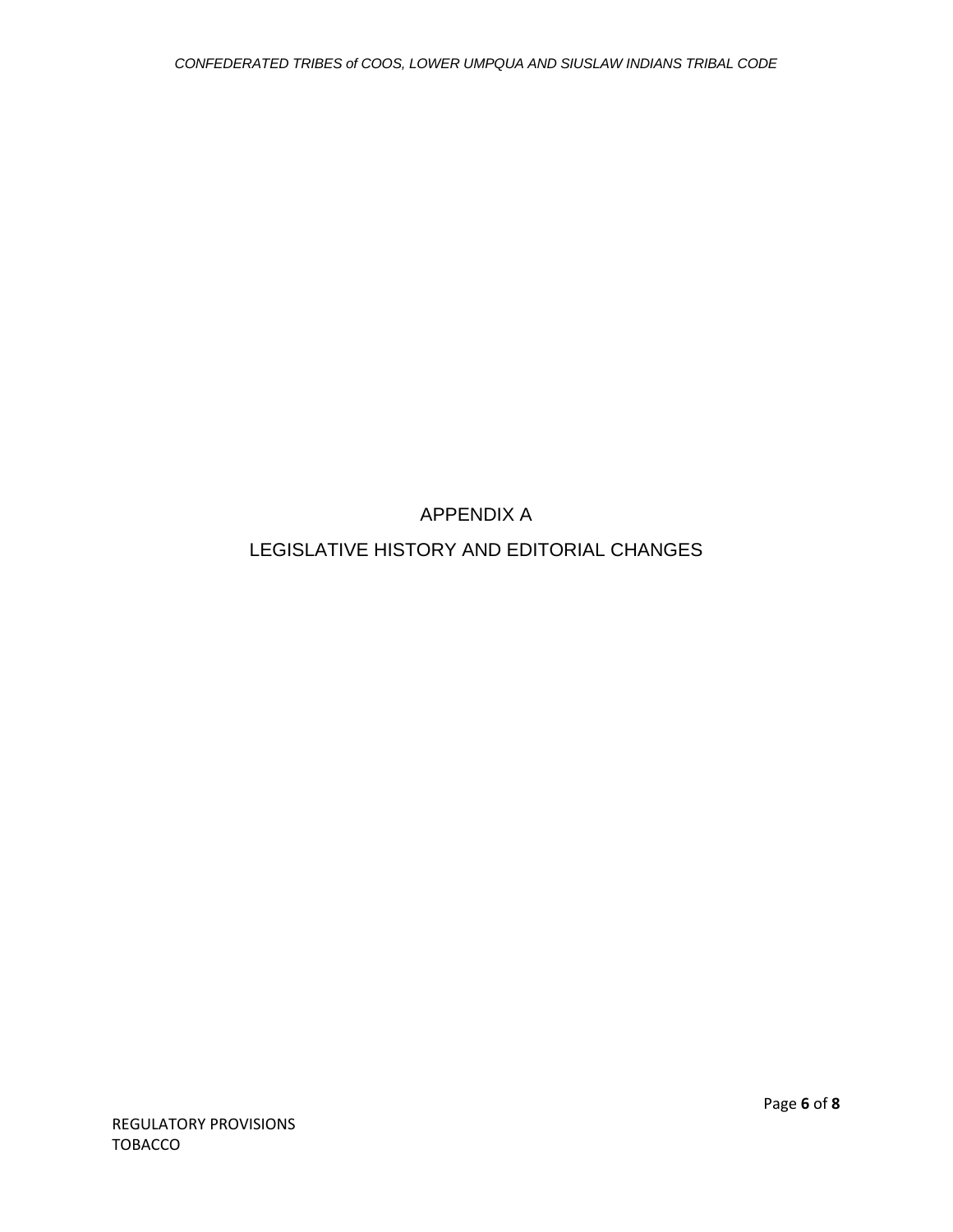### LEGISLATIVE HISTORY AND EDITORIAL CHANGES

The Tribal Court Clerk at the direction of the Chief Executive Officer and with the consent of the Tribes' General Counsel is authorized to administratively correct any reference to Tribal Administrator to Chief Executive Officer on October 11, 2020. These changes are technical in nature and do not effect a substantive change to the Code.

Pursuant to direct negotiation of a Tobacco Products Tax Refund Agreement with the Oregon Department of Revenue, the Tribal Council of the Confederated Tribes of Coos, Lower Umpqua and Siuslaw Indians adopted Ordinance No. 034E revising Chapter 5-4 Tobacco in a Tribal Council meeting on November 12, 2014. Vote was 5 (for), 0 (against), 1 (absent), 0 (abstaining) and 1 (vacancy).

Paragraph 1(A) of the Cigarette Tax Refund Agreement effective October 14, 2007, requires the Tribes to provide the Oregon Department of Revenue with a copy of any proposed amendment to the Tobacco Ordinance. The Tribes provided such additional notice to the Oregon Department of Revenue by letter dated November 13, 2014.

Paragraph 1(A) of the Cigarette Tax Refund Agreement effective October 14, 2007, requires the Tribes to provide the Oregon Department of Revenue with a copy of any proposed amendment to the Tobacco Ordinance. The Tribes provided such notice to the Oregon Department of Revenue by letter dated June 26, 2014. The Tribal Council of the Confederated Tribes of Coos, Lower Umpqua and Siuslaw Indians adopted Ordinance No. 034D revising Chapter 5-4 Tobacco in a Tribal Council meeting on August 10, 2014. Vote was 6 (for), 0 (against), 0 (absent), and 0 (abstaining).

The Tribal Council of the Confederated Tribes of Coos, Lower Umpqua and Siuslaw Indians adopted Ordinance No. 034C revising Chapter 5-4 Tobacco in a Tribal Council meeting on October 24, 2012. Vote was 4 (for), 0 (against), 2 (absent), and 0 (abstaining). Paragraph 1(A) of the Cigarette Tax Refund Agreement effective October 14, 2007, requires the Tribes to provide the Oregon Department of Revenue with a copy of any proposed amendment to the Tobacco Ordinance. By letter dated November 21, 2012, the Oregon Department of Revenue advised that it is "comfortable" with the requested changes adopted by Tribal Council on October 24, 2012.

The Tribal Council of the Confederated Tribes of Coos, Lower Umpqua and Siuslaw Indians amended the "Tobacco" Code with Resolution 04-073, in a regular Tribal Council meeting on November 14, 2004. Ordinance number was changed to 034B. Vote was 7 (for), 0 (against) and 0 (abstaining).

The Tribal Council of the Confederated Tribes of Coos, Lower Umpqua and Siuslaw Indians amended the "Tobacco" Code, with Resolution No. 03-058, in a business Tribal Council meeting on October 27, 2003. Vote was 7 (for), 0 (against), and 0 (abstaining).